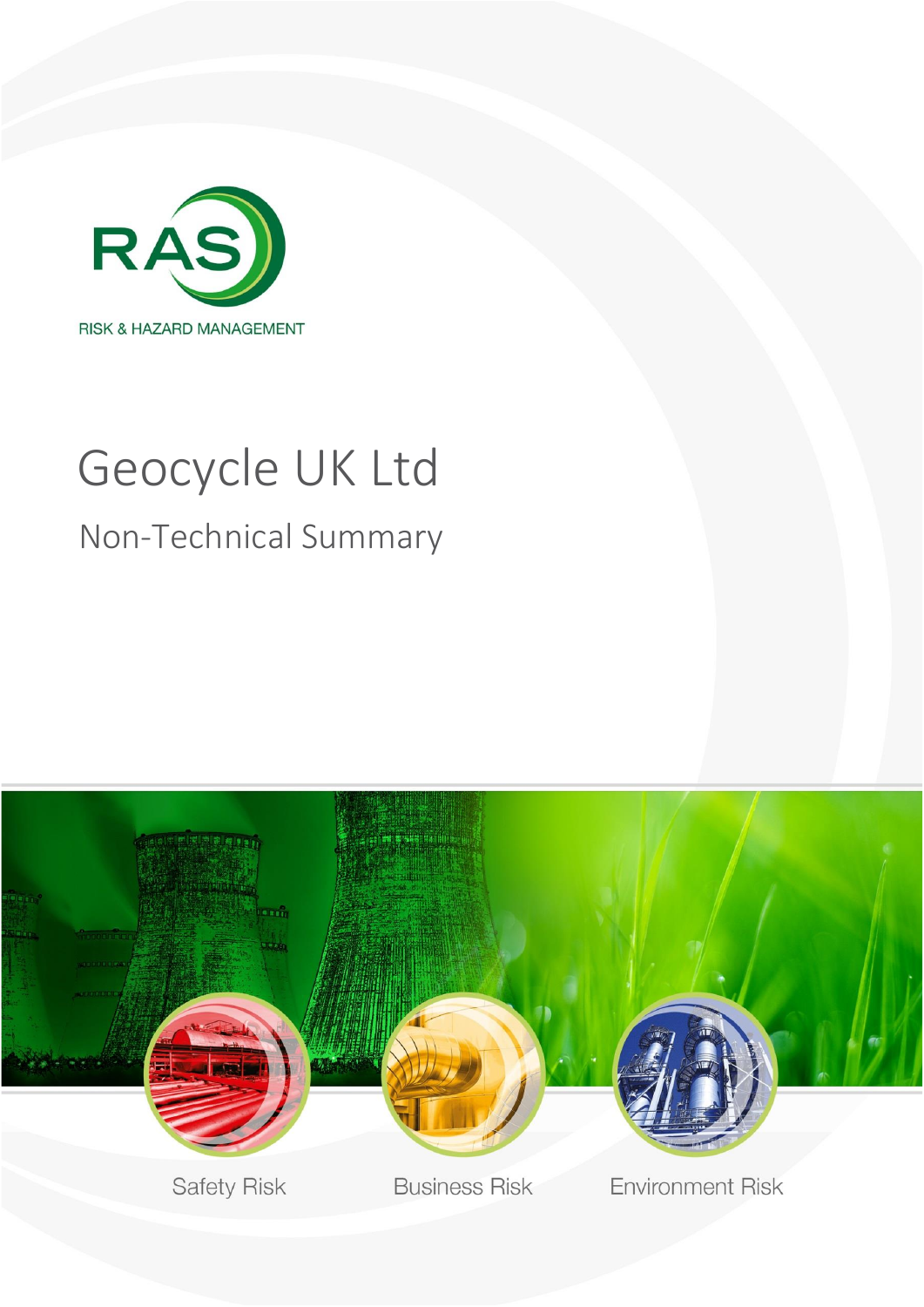### Contents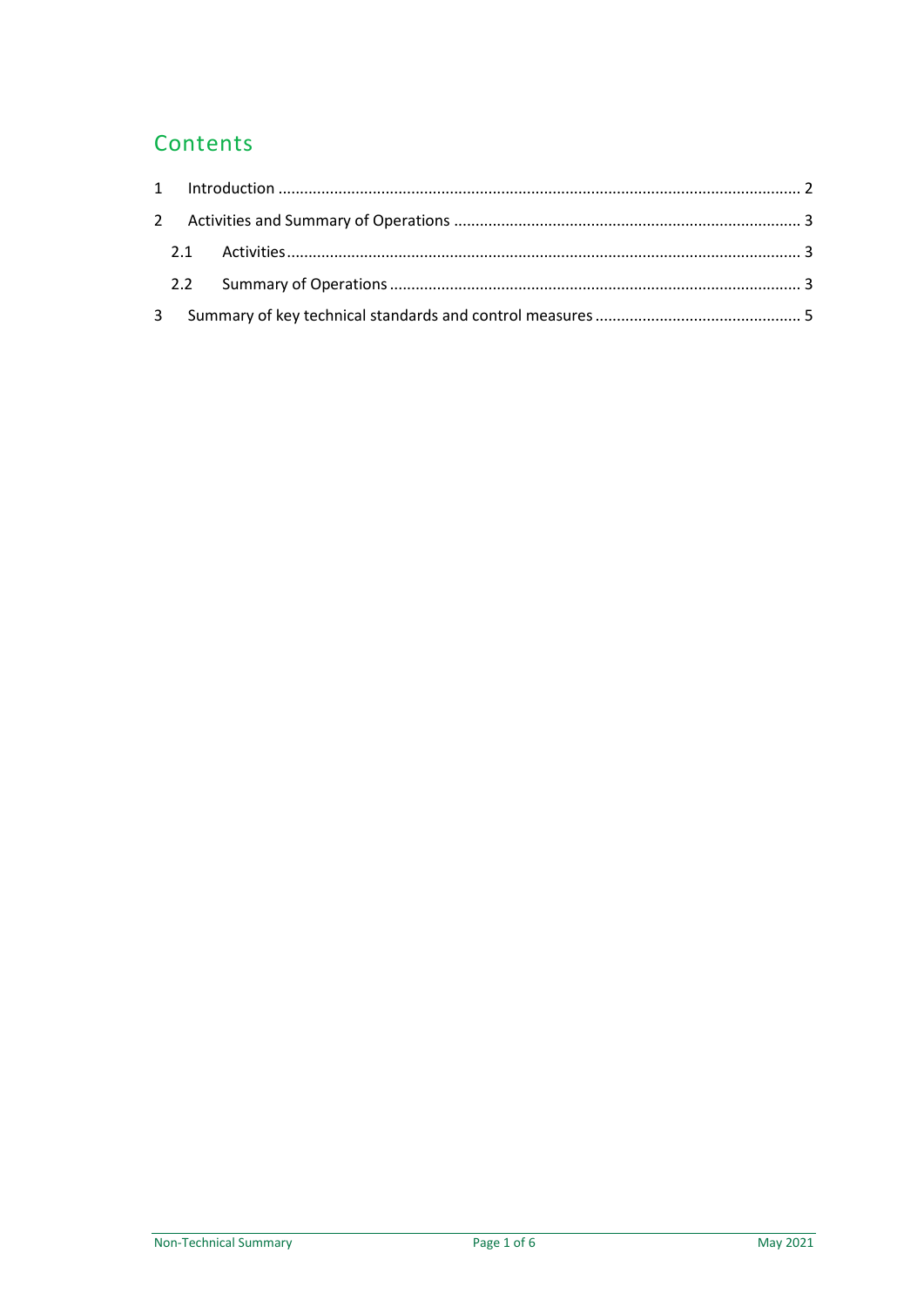## <span id="page-2-0"></span>1 Introduction

This Non-Technical Summary (NTS) accompanies the Environmental Permit application that has been prepared for Geocycle UK Ltd. The Company are a new entity, formed to manage operations at the proposed new fuel storage and feed platform ancillary to the main existing Cauldon Cement Plant (operated by Lafarge Cauldon Limited).

This NTS is prepared to supplement the permit application for the proposed increased use of alternative fuels at Cauldon Cement Plant, including the proposed built development required to facilitate this. It provides details of the regulated facility and the key technical control measures, in less detail and using non-technical terminology than the rest of the supporting documentation.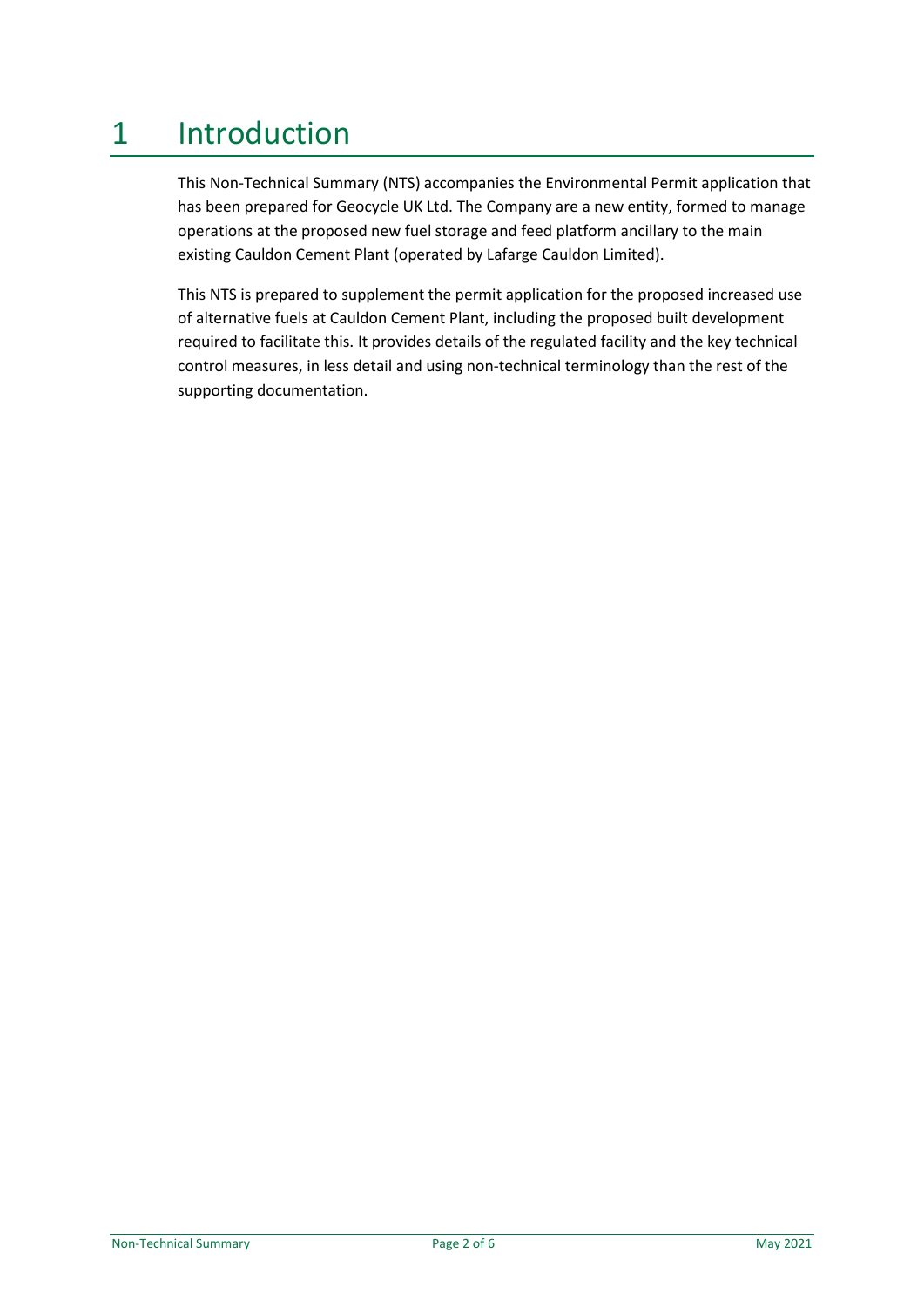## <span id="page-3-0"></span>2 Activities and Summary of Operations

#### <span id="page-3-1"></span>2.1 Activities

The activities proposed at the Geocycle AFR Platform fall under Activity 1.16.6 – Household, commercial and industrial waste transfer station.

The Disposal/Recovery code that is applicable to the operation is R13: Storage of waste pending any of the operations number R1 to R12 (excluding temporary storage, pending collection, on the site where it is produced). Geocycle is only bulking, storing and then onward handling waste. No recovery will take place at the Geocycle AFR Platform, recovery is undertaken at the neighbouring Cauldon Cement Plant.

#### <span id="page-3-2"></span>2.2 Summary of Operations

The primary reasoning behind the proposals is to enable the neighbouring Cauldon Cement Plant to switch to a higher proportion of alternative 'waste-derived' materials in the fuel mix. These alternative waste derived fuels would be used in place of coal and used motor vehicle tyre chips in the production of cement.

It is anticipated that the proposed development could enable Lafarge Cauldon to utilise alternative / waste derived fuels for up to 85% of the total fuel mix, thereby reducing their reliance on less environmentally sustainable resources such as coal and tyre chips.

The fuels proposed to be increased as part of this permit application are:

#### • **Solid Recovered Fuels (SRF) and Refuse Derived Fuels (RDF)**

It is not proposed that any 'pre-processing' activities at the storage and feed platform will take place. All of the alternative fuel brought to site to be fed from the proposed alternative fuel platform is imported 'ready to burn'.

The new platform will be receiving SRF/RDF which will be produced by a small number of reputable suppliers to a predefined specification as outlined by Geocycle UK. Whilst these sources are different, the primary feedstock will be commercial, domestic and packaging residue/waste which will go through a rigorous process to ensure it meets the high standards required by the facility. Incoming material will be subject to regular testing by each supplier to ensure the material is consistent and therefore can be fed speedily into the cement kiln from the point of discharge.

It is proposed that the fuel storage and feed facility is operated without restriction on operating hours to ensure a constant and steady supply of fuel to the Cement Plant, which is permitted to operate on a 24/hr basis. However, HGV deliveries to the site will be restricted to between the hours of 0600 hours and 2200 hours from Monday – Friday and 0600 hours and 1300 hours on Saturdays. No deliveries will be received on Sundays or bank / public holidays.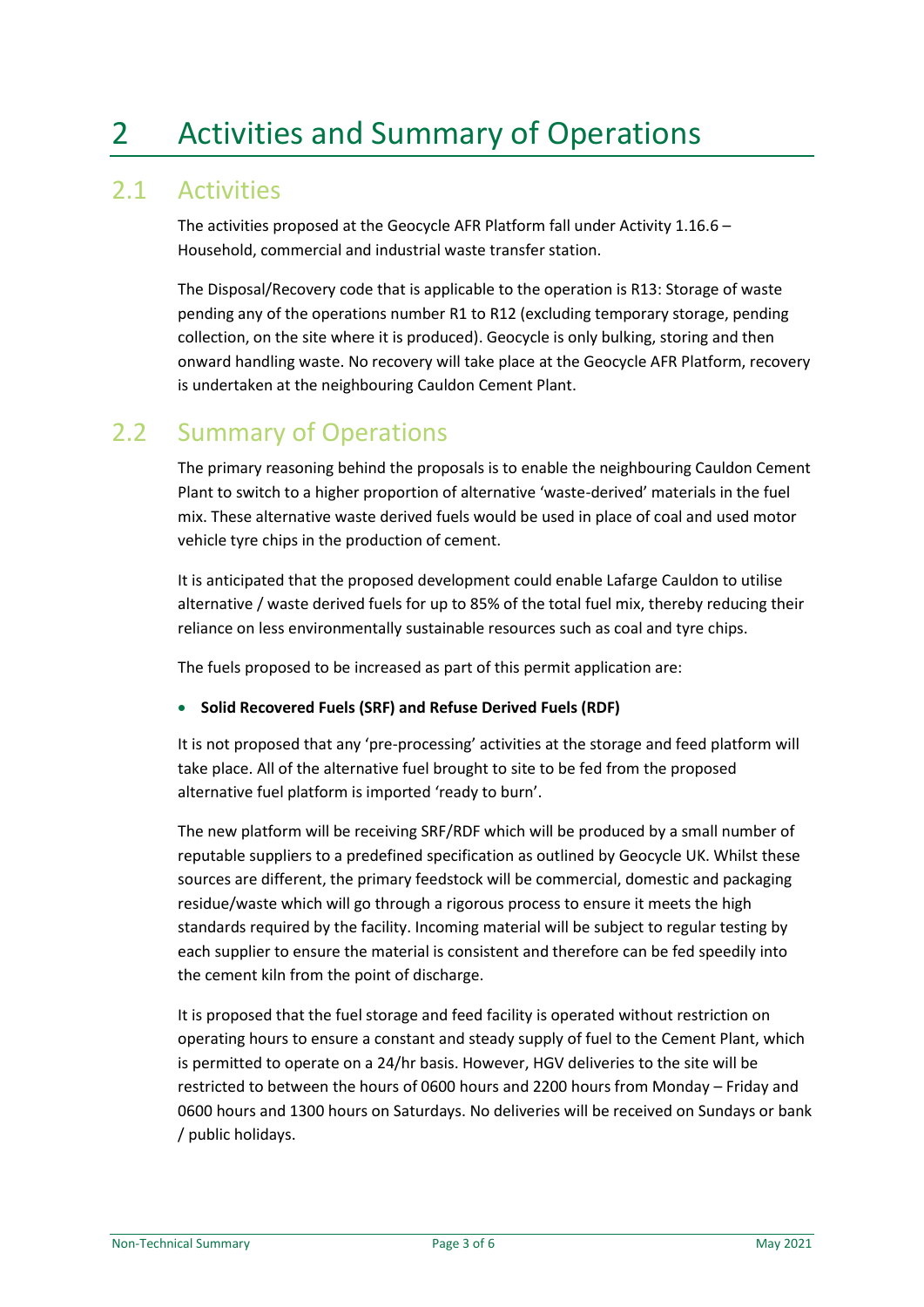The overhead grab crane's primary role on the new platform is to load the incoming material into the feed-hoppers. As part of this operation the crane will move and reposition material away from the tipping points (to allow other material to be tipped), to the main storage area before feeding the hoppers at a feed rate set by the cement kiln. No active mixing of materials will take place and no material is treated onsite.

The storage hall contains storage bays and areas for the unloading of SRF/RDF and their transfer to conveyor facility. SRF/RDF fuels are to be delivered to the proposed fuel platform by HGV. The fuels are then stored in a sunken storage bay at a maximum depth of 5.6 m, prior to their loading onto the internal hopper for onward transport via conveyor. The conveyor then transports solid fuels over Earlsway within enclosed casing which delivers the fuels directly to the precalciner at the existing Plant's main stack. The conveyor details are below.

The purpose of the conveyor feed is to enable the direct and efficient transfer of solid fuels from the proposed SRF/RDF Storage Hall within Hurst Farm, across the public highway and directly into the preheater tower west of Earlsway.

The conveyor to be used will be enclosed within cladding to minimise the visual, dust and noise impacts of transporting solid alternative fuels over Earlsway at height. Two steel towers are proposed to support the conveyor, from which suspension cables will uphold the feed. The total length of the external feed is 79 m.

The feed is proposed to enter the existing preheater tower at a height of 31 m above ground level.

Two tanks for the emergency supply of firewater are also proposed along with a firewater pump station hosting two firewater pumps, one jockey pump, compressed air foam tank and mix station, air compressors, backup power generator, and control system.

A hydrant system, consisting of four hydrants is proposed to be located around the platform.

Separate from the firewater pump station and water tanks detailed above, a rainwater/residual fire water basin with 488.1  $m<sup>3</sup>$  capacity is also proposed that would hold water derived from all sealed areas of the proposed site, and is sized for:

- 100% runoff volume in a 1:100 rainfall event plus climate change (1% AEP plus CC) even with 6 hours duration.
- Firewater suppression volume of 100m<sup>3</sup>.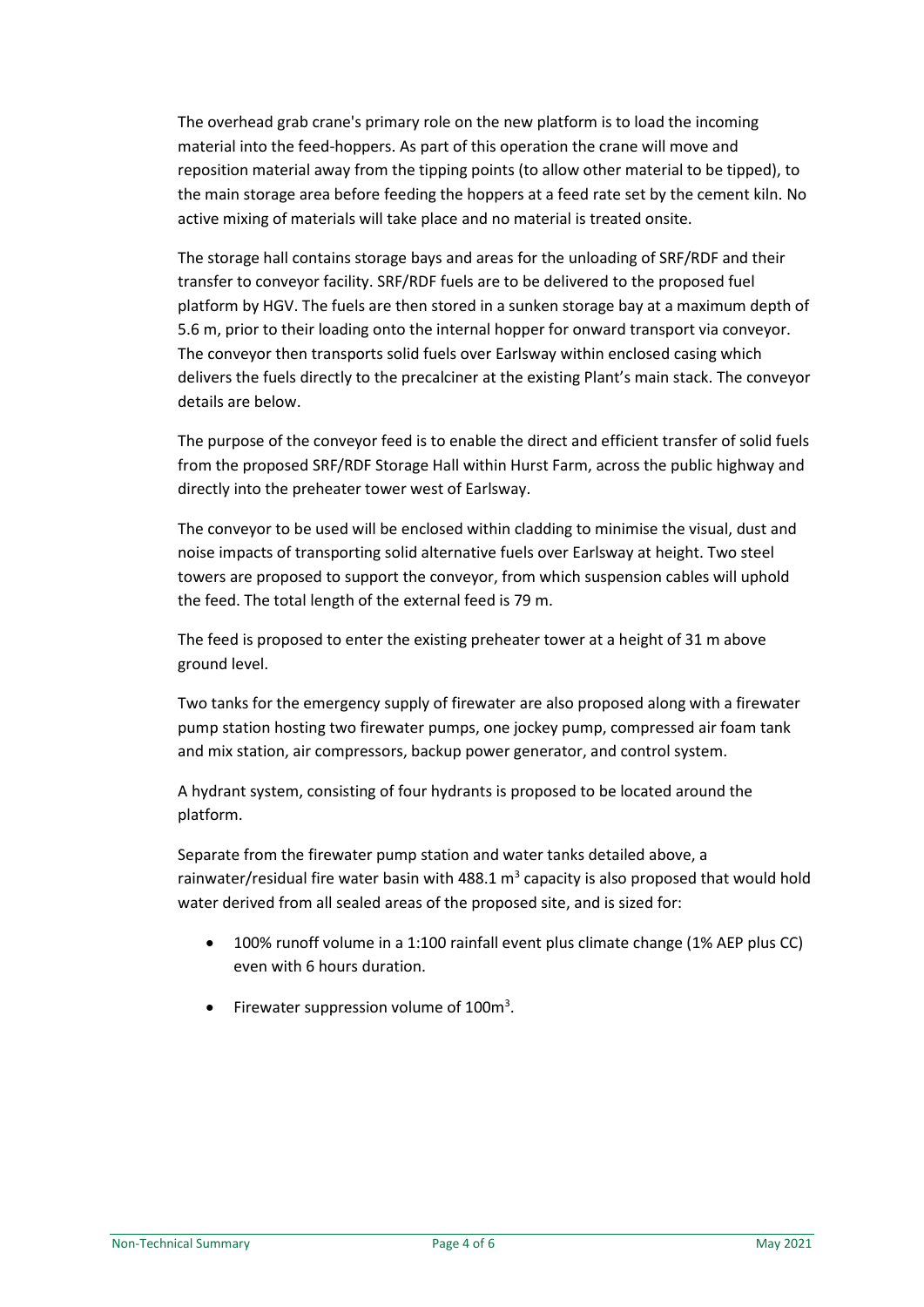## <span id="page-5-0"></span>3 Summary of key technical standards and control measures

The key technical standards that are applicable to the facility are:

• **Sector Guidance Note S5.06: Recovery and Disposal of Hazardous and Non-Hazardous Waste.**

Key control measures from the guidance note above that will be in place are:

- The site will operate a rigorous pre-acceptance and pre-qualification/ supplier approval. process which ensures only approved specification material is received onsite.
- The site will operate a rigorous acceptance process before material is permitted to unload onsite and weekly/monthly sampling will take place to ensure material is fit for purpose.
- Waste will be stored in an enclosed storage hall, which has a concrete surface.
- The conveyor system used to transport to the Cement Plant will also be fully enclosed.
- Low noise idlers to minimise noise from operation of the plant.
- Equipment to handle materials and transfer it to the cement plant by the conveyor will be fit for purpose.
- The storage hall is located at distance from sensitive receptors and no adverse impact on such receptors is expected.

As part of the permit application, a Fire Prevention Plan (document reference 005 – Fire Prevention Plan) is required due to the nature of the materials. The key aspects that have been considered in relation to fire prevention (and also link to dust mitigation) are as follows:

- There will typically be a 3-day storage time of solid materials.
- During periods of prolonged maintenance, the storage hall pile will normally be 'run down' to substantially reduce material volumes. In the event of unforeseen failure the material may stay in the storage hall longer but monitoring will take place.
- Waste will be managed and regularly rotated by different zones via the bridge crane activity.
- Separation distances between process areas, site perimeter, occupied buildings and truck waiting areas area are a minimum of 18.5 m.
- No hot loads will be handled at the site.
- Waste will not be exposed to direct sunlight to minimise external heating.
- Routine site inspections regarding fire risk will be undertaken to ensure there are no smouldering wastes or indication that a fire has or may start.
- Ignition sources will be kept to a minimum and at least 6 m away from the storage area.
- Dust safety features installed within the hall will include APEX on the beams, cladding and protections against dust deposits.
- Natural ventilation will also be favoured in such a way there will be no fugitive emissions outside the building.
- Heat detection covers all aspects of the system in the form of triple IR flame detectors, thermal imaging detectors, linear heat detectors, IR transit heat detectors and smoke detectors.
- There will be manual Alarm Call Points and Audible Visual Alarms.